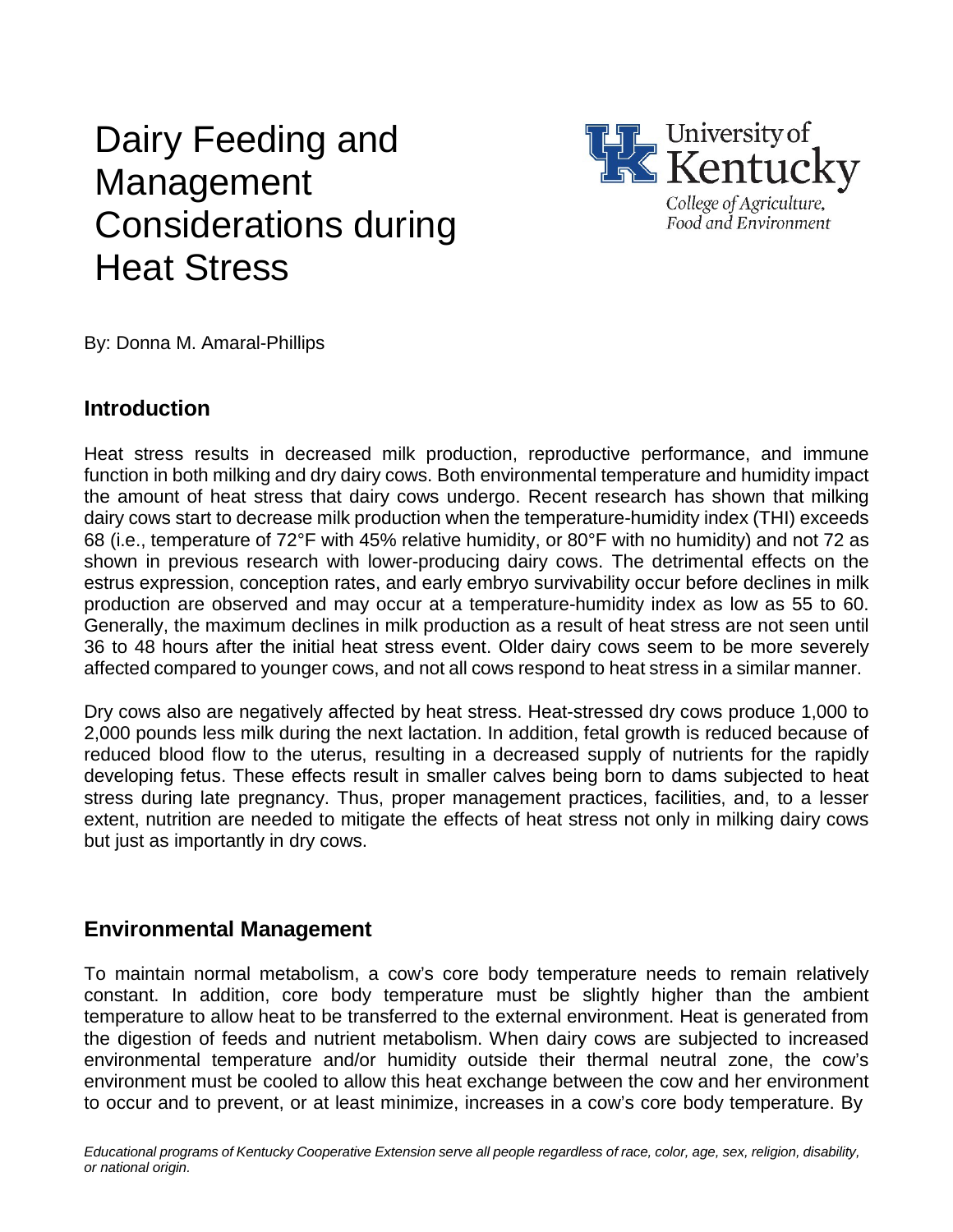providing dairy cows shade, increased ventilation, and cooling of the surrounding air by fans alone or in combination with sprinklers, dairy cows are better able to minimize the detrimental effects of heat stress on milk production, reproduction, and their immune system.

**Some key points** to remember include:

- Fans over freestalls, in the housing area, and over feed bunks should be automatically programmed to turn on when the temperature and humidity reach a THI of 68 (i.e., temperature of 72°F with 45% relative humidity, or 80°F with no humidity).
- In more humid climates, fans should be used in combination with sprinklers (nozzles need to deliver 0.5 gallon/minute of water, 20 to 40 pounds/square inch of pressure [psi]) which will wet the hair coat of cows. Sprinklers should generally be on for 1 to 3 minutes, then off for the remainder of a 15-minute cycle. The length of time sprinklers run increases with increasing temperature. Fans should run continuously. (Janni, University of Minnesota Engineer, [Evaporative](https://en.engormix.com/MA-dairy-cattle/news/evaporative-systems-cooling-dairy-t13111/p0.htm) Systems for Cooling Dairy Cows)
- Fans and sprinklers (in humid environments) should be used in the holding pen to cool cows waiting to be milked, and time in the holding pen should be kept to a minimum.
- Adequate number of fans should be spaced at about 12 feet high along the length of the freestall barn. The recommended distance between fans is 30 feet for 36-inch fans and 40 feet for 48-inch fans (Gay, Virginia Tech Extension Engineer, Pub [442-763\)](http://pubs.ext.vt.edu/442/442-763/442-763_pdf.pdf).
- Check fans to make sure they are angled correctly (20-degree angle) and are operating properly. Fans also should be cleaned regularly.
- Minimize cow movement, and work dairy cows and heifers during the coolest part of the day.
- If facilities housing far-off and close-up dry cows do not allow for cooling, an hour in the holding pen with fans and sprinklers operating will help cool dry cows. However, cooling dry cows continuously is more effective.

## **Heat Stress Modifies Cow Behavior**

Dairy cows experiencing even mild heat stress spend more time standing compared to cows not experiencing heat stress. This change in cow behavior is most likely related to the cow's attempt to increase the amount of surface area needed to dissipate heat and decrease her core body temperature. Although there has not been a research trial looking at the direct impact of heat stress on incidence of lameness, we do know: (1) as cows spend less time lying down and more time standing, the incidence of lameness increases and (2) heat-stressed cows spend more time standing. Thus, one could assume that heat-stressed cows would have a higher incidence of lameness, and any practices that reduce heat stress and standing times of dairy cows would likely decrease the proportion of dairy cows becoming lame.

Separate studies have shown an increased incidence of lameness during the summer. Besides heat stress, the type of bedding used in freestalls (i.e., sand versus different types of mattresses) and wetness of the feed bunk area as it relates to drainage of water from sprinklers also may affect the incidence of lameness.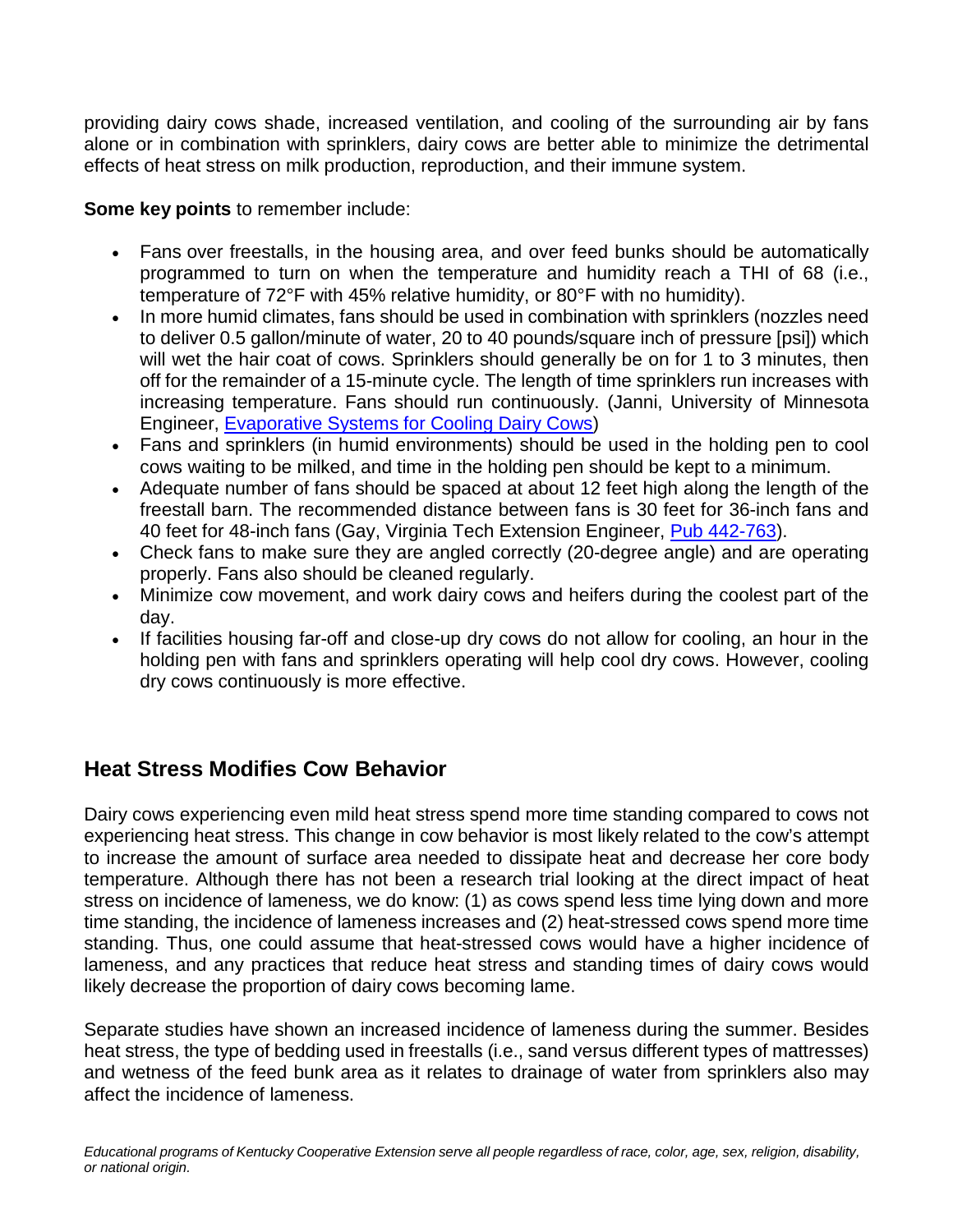Dairy cows seek out areas that have a lower ambient temperature. This behavior seems very intuitive but may readily explain why certain areas of a housing facility are better utilized during the summer or the hottest part of the day. Sometimes incorrect fan placement or operation, lack of natural ventilation, or north-south orientation of a barn (allowing sun to enter) create sections of the barn that are not as cool as other areas, thus limiting their use.

### **Feeding Behavior Modifications with Heat Stress**

**Water intake**: Water intake increases dramatically in dairy cows under heat stress as a means to dissipate heat to the environment. When environmental temperatures increased from 64° to 86°F, water consumption was shown to increase by 29%. Thus, providing plenty of cool, clean water is critical upon return from milking and within their respective housing. Routinely, waterers should be emptied and scrubbed with a brush and chlorine solution. Providing shade for waterers for heifers and dry cows is also critical in maintaining water intake.

**Dry matter intake**: Dry matter intake drops under heat stress with a corresponding drop in milk production. However, only 50% of the drop in milk production can be explained by decreases seen in dry matter intake. The remaining drop in milk production is associated with changes in metabolism and the responsiveness of various tissues and organs to normally produced hormones. This does not mean that instituting practices to maintain feed intake are not important (click here for more [information\)](https://afs.ca.uky.edu/content/checklist-top-5-priorities-fallwinter-dairy-feeding-programs); they are important and will help maintain or attempt to optimize nutrient intakes at a critical time. Feed should be mixed more often in the summer or an additive (i.e., buffered propionic acid products) incorporated into the TMR mix to extend bunk life and prevent feed from excessively heating in the feed bunk. Dairy cows generally consume more feed over the nighttime hours when environmental temperatures are lower.

**Increased maintenance requirement for energy**: With the increase seen in respiration rates and panting with heat stress, energy needed for maintenance increases by 7% to 25%, or 0.7 to 2.4 Mcal NEL/day. This increase in energy requirement equals the amount of energy needed to produce 2.2 to 7.5 pounds of milk (3.7% butterfat). Thus, helping dairy cows thermally regulate their body temperature is very important when trying to maintain milk production.

## **Modifying Diets for Heat-Stressed Dairy Cows**

**Maintaining effective fiber intake:** Adequate effective fiber is necessary for maintaining rumination, buffering the rumen contents, and efficiently digesting forages and grain components of the diet. Heat stress increases the rate of respiration and panting, decreases rumination time, and results in a decrease in the amount of saliva and bicarbonate in the blood. These changes result in a decreased buffering of the rumen contents and blood. Thus, decreasing the fiber content and increasing the amount of starch in a diet is the last change you want to make in an attempt to increase the energy of the diet because ruminal acidosis could result. However, feeding excessive amounts of neutral detergent fiber (NDF) to dairy cows under heat stress is detrimental. High NDF forages are generally lower in forage quality and result in more heat of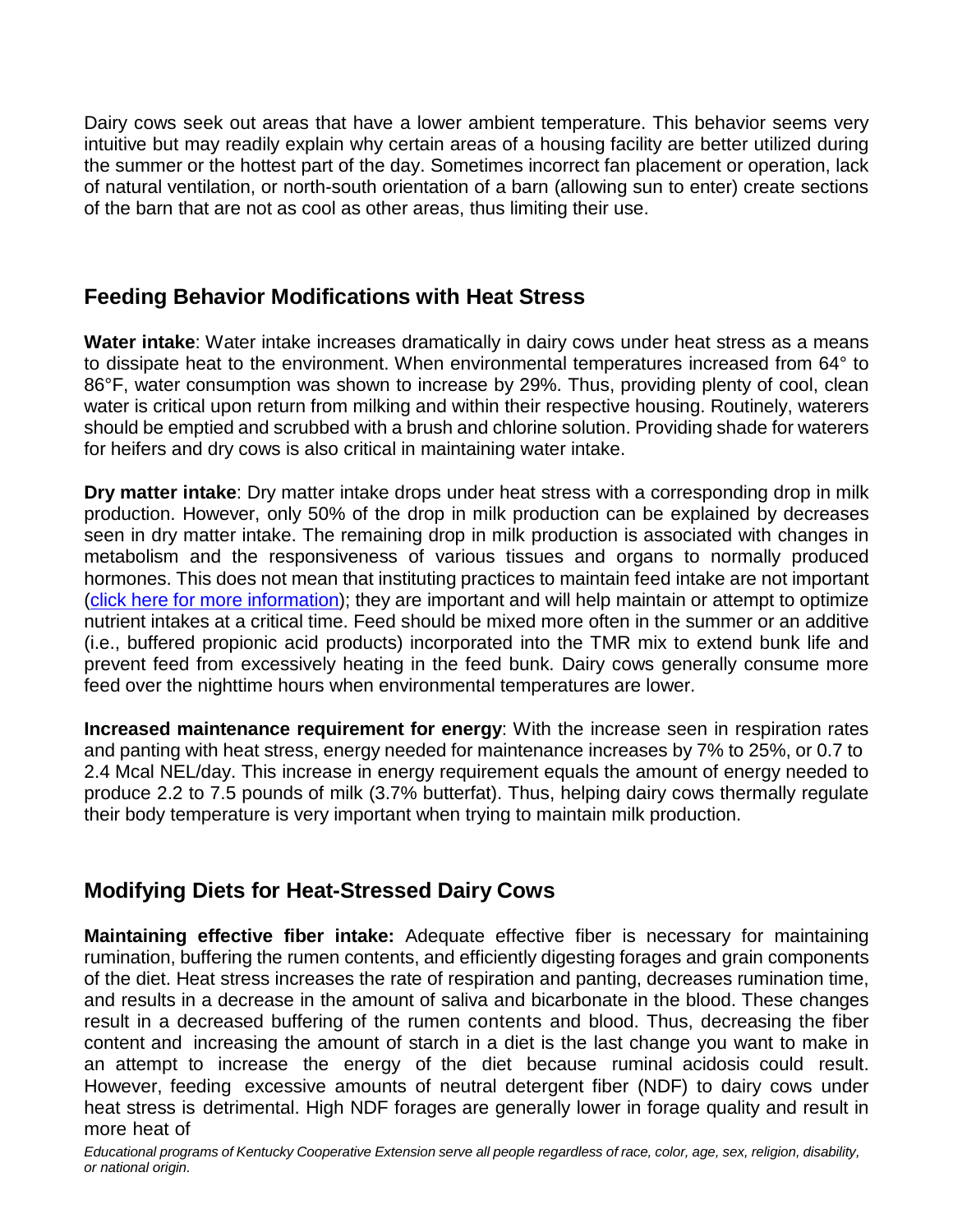fermentation when digested in the rumen, and thus the dairy cow needs to dissipate more heat compared to consuming diets with adequate amounts of fiber.

**Feeding highly digestible forages:** Feeding higher-quality forages increases the energy content of the diet, helps maintain adequate rumination, and decreases the heat of fermentation associated with feeding lower-quality forages. Brown midrib forages (i.e., corn silage or forage sorghum) may be more beneficial in diets of heat-stressed dairy cows to improve digestibility of the fiber and, therefore, the amount of energy derived from the consumed diet.

**Adding fat to the diet:** Adding fat to the diet is expected to decrease heat produced during the digestion of feeds while increasing the amount of energy available. Studies where fats have been fed to heat-stressed cows have shown inconsistent responses in improving milk production; some have improved milk production, and others have shown no response.

**Adding yeast cultures to diets:** Yeast culture has been shown to improve fiber digestion and stabilize the rumen environment. In heat-stressed dairy cows supplemented with yeast, lower rectal temperatures and respiration rates were observed in several but not all studies. Several studies, but not all, have shown an increase in milk production of heat-stressed cows supplemented with yeast. In 1994, Huber and others summarized 14 lactation comparisons with 823 heat-stressed cows where yeast was or was not added to the diet. Overall, these comparisons showed a 2.2 pound/day increase in milk production with yeast supplementation with six comparisons showing significantly higher milk production with supplementation, three slightly higher, and the remaining five comparisons with no or slightly lower milk production. Two recent studies have shown no improvements in milk production with yeast supplementation, but one indicated improved feed efficiency. Early-lactation cows fed a higher proportion of concentrate may respond more favorably to yeast supplementation than mid- to late-lactation cows.

**Modifying mineral content of the diet:** Heat-stressed dairy cows sweat, and their sweat contains high amounts of potassium and sodium, thus increasing their need for these minerals in summer rations. To achieve these increased concentrations of potassium and sodium and maintain adequate dietary cation-anion difference (DCAD), additional amounts of sodium bicarbonate, potassium carbonate, or both may need to be added to the diet. In addition, higher amounts of potassium reduce the absorption of magnesium, thus increasing the requirements for magnesium.

Heat-stressed dairy cows should be fed adequate amounts of trace minerals and vitamins, particularly antioxidant nutrients. At this time, research trials where additional trace minerals or vitamins have been added to diets of cows under heat stress have not consistently shown a benefit. More research is needed before additional amounts and sources of trace minerals are recommended to be added to diets of heat-stressed dairy cows.

Rations for dairy cows should be formulated for dairy cows before heat stress occurs and should contain:

• 1.4% to 1.6% potassium